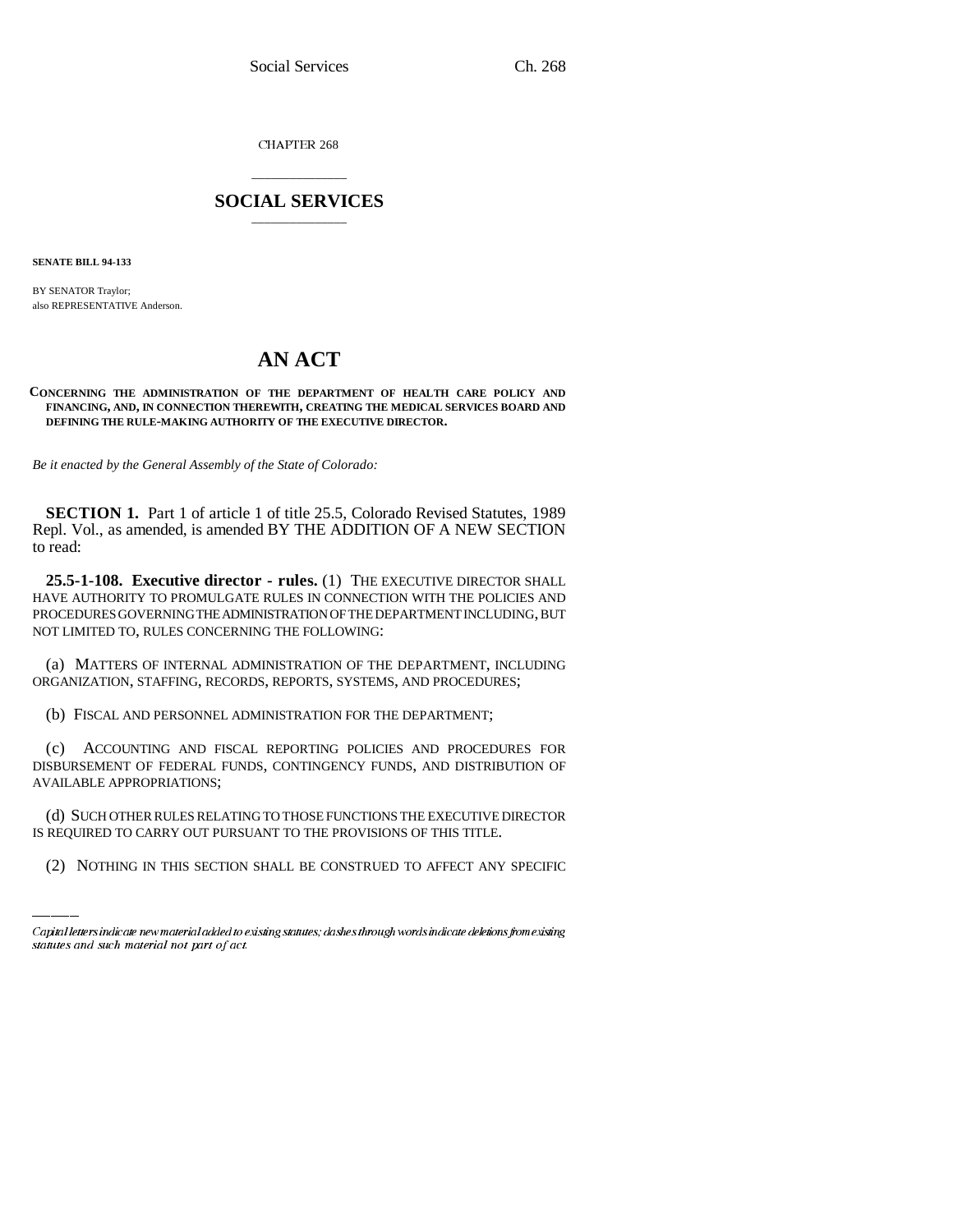STATUTORY PROVISION GRANTING RULE-MAKING AUTHORITY IN RELATION TO A SPECIFIC PROGRAM TO THE EXECUTIVE DIRECTOR.

(3) ANY RULES ADOPTED BY THE EXECUTIVE DIRECTOR SHALL NOT CONFLICT WITH THE PLAN FOR RESTRUCTURING THE HEALTH AND HUMAN SERVICES DELIVERY SYSTEM, AS SET FORTH IN ARTICLE 1.7 OF TITLE 24, C.R.S.

(4) NOTWITHSTANDING ANY OTHER PROVISION OF LAW THAT SPECIFIES A DATE BY WHICH RULES ARE TO BE ADOPTED BY THE MEDICAL SERVICES BOARD CREATED IN PART 3 OF THIS TITLE, UNTIL THE MEMBERS OF THE INITIAL MEDICAL SERVICES BOARD HAVE BEEN APPOINTED, THE EXECUTIVE DIRECTOR SHALL NOT ADOPT ANY RULES OR REGULATIONS OTHER THAN TEMPORARY OR EMERGENCY RULES ADOPTED IN ACCORDANCE WITH THE PROVISIONS OF SECTION 24-4-103 (6), C.R.S.

**SECTION 2.** Article 1 of title 25.5, Colorado Revised Statutes, 1989 Repl. Vol., as amended, is amended BY THE ADDITION OF A NEW PART to read:

## PART 3 MEDICAL SERVICES BOARD

**25.5-1-301. Medical services board - creation.** (1) THERE IS HEREBY CREATED IN THE DEPARTMENT OF HEALTH CARE POLICY AND FINANCING A MEDICAL SERVICES BOARD, REFERRED TO IN THIS PART 3 AS THE "BOARD", WHICH SHALL CONSIST OF NINE MEMBERS APPOINTED BY THE GOVERNOR WITH THE CONSENT OF THE SENATE. THE GOVERNOR SHALL APPOINT PERSONS TO THE BOARD WHO HAVE KNOWLEDGE OF MEDICAL ASSISTANCE PROGRAMS, AND ONE OR MORE OF THE APPOINTMENTS MAY INCLUDE A PERSON OR PERSONS WHO HAVE RECEIVED SERVICES THROUGH PROGRAMS ADMINISTERED BY THE DEPARTMENT WITHIN TWO YEARS OF THE DATE OF APPOINTMENT. NO MORE THAN FIVE MEMBERS OF THE BOARD SHALL BE MEMBERS OF THE SAME POLITICAL PARTY. OF THE NINE MEMBERS APPOINTED TO THE BOARD, AT LEAST ONE SHALL BE APPOINTED FROM EACH CONGRESSIONAL DISTRICT.

(2) MEMBERS SHALL SERVE AT THE PLEASURE OF THE GOVERNOR FOR A TERM OF FOUR YEARS; EXCEPT THAT, OF THE MEMBERS FIRST APPOINTED, THREE SHALL SERVE FOR A TERM OF TWO YEARS AND THREE SHALL SERVE FOR A TERM OF THREE YEARS.

(3) MEMBERS SHALL RECEIVE NO COMPENSATION BUT SHALL BE REIMBURSED FOR REASONABLE AND NECESSARY ACTUAL EXPENSES INCURRED IN THE PERFORMANCE OF THEIR OFFICIAL DUTIES AS MEMBERS OF THE BOARD.

(4) VACANCIES ON THE BOARD SHALL BE FILLED BY APPOINTMENT OF THE GOVERNOR FOR THE REMAINDER OF ANY UNEXPIRED TERM.

**25.5-1-302. Medical services board - organization.** (1) THE BOARD SHALL ELECT FROM ITS MEMBERS A PRESIDENT, A VICE-PRESIDENT, AND SUCH OTHER BOARD OFFICERS AS IT SHALL DETERMINE. ALL BOARD OFFICERS SHALL HOLD THEIR OFFICES AT THE PLEASURE OF THE BOARD.

(2) REGULAR MEETINGS OF THE BOARD SHALL BE HELD NOT LESS THAN ONCE EVERY THREE MONTHS AT SUCH TIMES AS MAY BE FIXED BY RESOLUTION OF THE BOARD. ALL MEETINGS OF THE BOARD, IN EVERY SUIT AND PROCEEDING, SHALL BE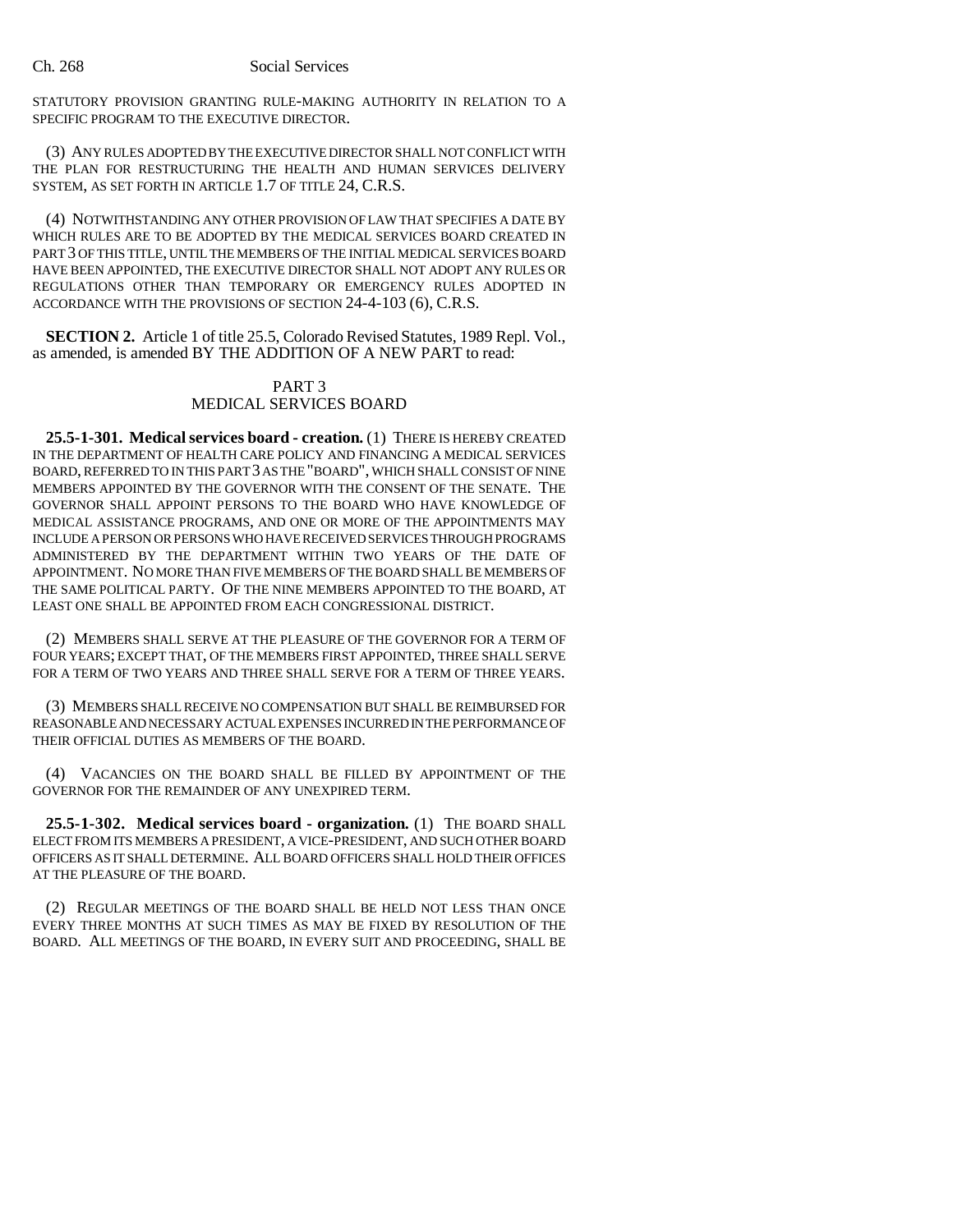CONSIDERED TO HAVE BEEN DULY CALLED AND REGULARLY HELD AND ALL ORDERS AND PROCEEDINGS OF THE BOARD TO HAVE BEEN AUTHORIZED, UNLESS THE CONTRARY IS PROVEN.

(3) THE BOARD SHALL ADOPT, AND AT ANY TIME MAY AMEND, BYLAWS IN RELATION TO ITS MEETINGS AND THE TRANSACTION OF ITS BUSINESS. A MAJORITY SHALL CONSTITUTE A QUORUM OF THE BOARD. THE VOTE OF A MAJORITY OF THE BOARD SHALL CONSTITUTE THE ACTION OF THE BOARD. THE BOARD SHALL ACT ONLY BY RESOLUTION ADOPTED AT A DULY CALLED MEETING OF THE BOARD, AND NO INDIVIDUAL OF THE BOARD SHALL EXERCISE ANY INDIVIDUAL ADMINISTRATIVE AUTHORITY WITH RESPECT TO THE DEPARTMENT.

**25.5-1-303. Powers and duties of the board - scope of authority - rules.** (1) THE BOARD SHALL HAVE THE AUTHORITY SET FORTH IN SUBSECTION (3) OF THIS SECTION OVER THE FOLLOWING PROGRAMS ADMINISTERED BY THE DEPARTMENT:

(a) THE "COLORADO MEDICAL ASSISTANCE ACT", AS SPECIFIED IN ARTICLE 4 OF TITLE 26, C.R.S;

(b) THE "REFORM ACT FOR THE PROVISION OF HEALTH CARE FOR THE MEDICALLY INDIGENT", AS SPECIFIED IN ARTICLE 15 OF TITLE 26, C.R.S.;

(c) ADULT FOSTER CARE, AS SPECIFIED IN SECTION 26-2-122.3, C.R.S.; AND

(d) HOME CARE ALLOWANCE, AS SPECIFIED IN SECTION 26-2-122.3, C.R.S.

(2) NOTHING IN THIS SECTION SHALL BE CONSTRUED TO AFFECT ANY SPECIFIC STATUTORY PROVISION GRANTING RULE-MAKING AUTHORITY TO THE BOARD IN RELATION TO A SPECIFIC PROGRAM.

(3) THE BOARD SHALL ADOPT RULES IN CONNECTION WITH THE PROGRAMS SET FORTH IN SUBSECTION (1) OF THIS SECTION GOVERNING THE FOLLOWING:

(a) THE IMPLEMENTATION OF LEGISLATIVE AND DEPARTMENTAL POLICIES AND PROCEDURES FOR SUCH PROGRAMS; EXCEPT THAT NO RULES SHALL BE PROMULGATED FOR ANY POLICY OR PROCEDURE WHICH GOVERNS THE ADMINISTRATION OF THE DEPARTMENT AS SPECIFIED IN SECTION 25.5-1-108 (1);

(b) THE ESTABLISHMENT OF ELIGIBILITY REQUIREMENTS FOR PERSONS RECEIVING SERVICES FROM THE DEPARTMENT;

(c) THE ESTABLISHMENT OF THE TYPE OF BENEFITS THAT A RECIPIENT OF SERVICES MAY OBTAIN IF ELIGIBILITY REQUIREMENTS ARE MET, SUBJECT TO THE AUTHORIZATION, REQUIREMENTS, AND AVAILABILITY OF SUCH BENEFITS;

(d) THE REQUIREMENTS, OBLIGATIONS, AND RIGHTS OF CLIENTS AND RECIPIENTS;

(e) THE ESTABLISHMENT OF A PROCEDURE TO RESOLVE DISPUTES WHICH MAY ARISE BETWEEN CLIENTS AND THE DEPARTMENT OR CLIENTS AND VENDORS;

(f) THE REQUIREMENTS, OBLIGATIONS, AND RIGHTS OF VENDORS AND PROVIDERS,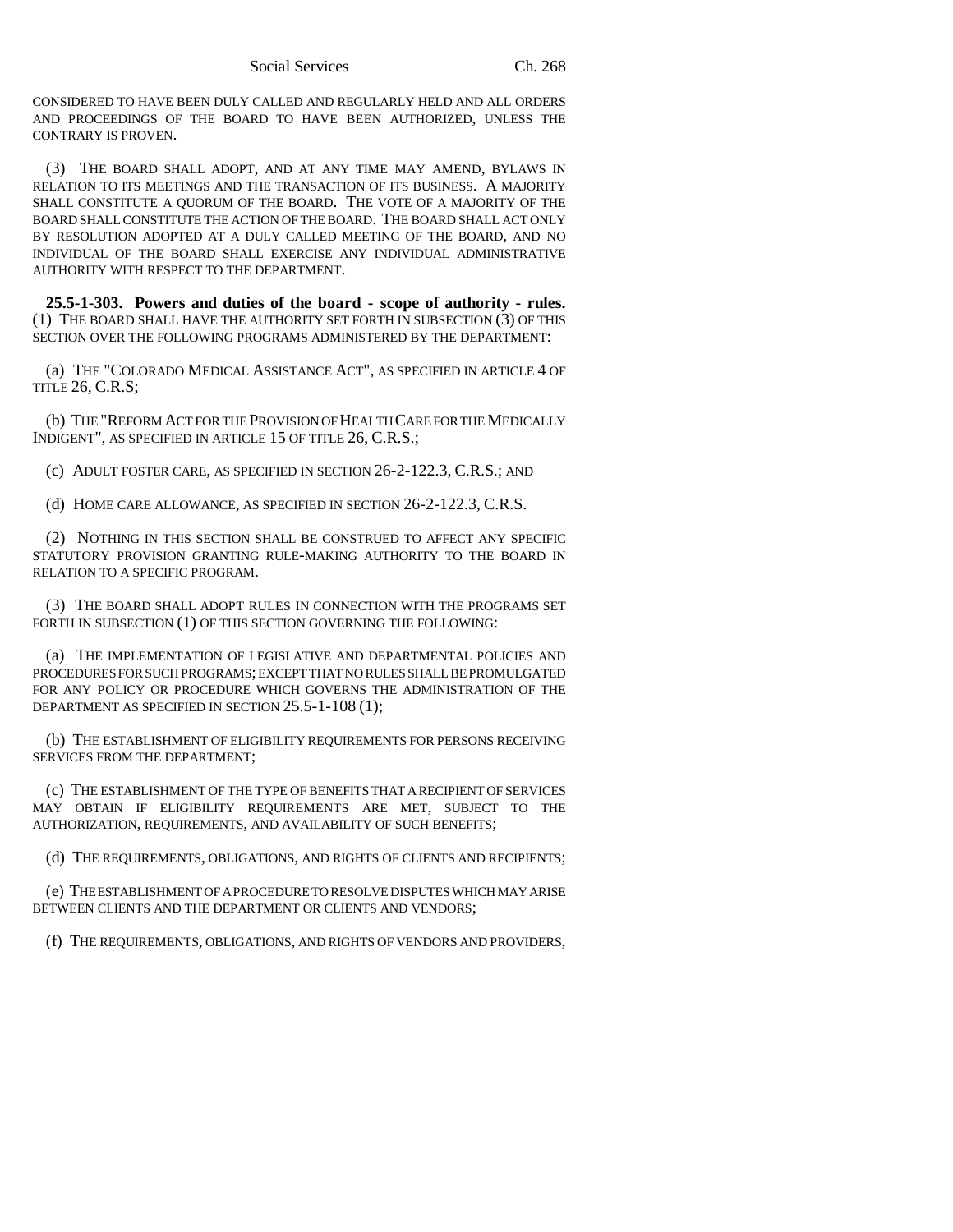INCLUDING POLICIES AND PROCEDURES RELATED TO VENDOR PAYMENTS WHICH MAY AFFECT CLIENT BENEFITS;

(g) THE ESTABLISHMENT OF A PROCEDURE TO RESOLVE DISPUTES WHICH MAY ARISE BETWEEN VENDORS AND BETWEEN THE DEPARTMENT AND VENDORS.

(4) THE BOARD SHALL PROVIDE ADVICE AND CONSULTATION TO THE STATE BOARD OF HUMAN SERVICES IN CONNECTION WITH THE ADMINISTRATION OF THE OLD AGE PENSION HEALTH AND MEDICAL CARE FUND ESTABLISHED IN SECTION 26-2-117, C.R.S.

(5) AT THE REQUEST OF THE EXECUTIVE DIRECTOR, THE BOARD SHALL ADVISE THE EXECUTIVE DIRECTOR AS TO ANY PROPOSED POLICIES OR RULES GOVERNING PROGRAMS ADMINISTERED BY THE DEPARTMENT THAT ARE NOT SET FORTH IN SUBSECTION (1) OF THIS SECTION.

(6) THE BOARD SHALL HAVE NO AUTHORITY OVER THE REVENUE OF THE DEPARTMENT.

**25.5-1-304. Repeal of part.** THIS PART 3 IS REPEALED, EFFECTIVE JULY 1, 2000.

#### **CONFORMING AMENDMENTS**

**SECTION 3.** 24-1-119.5, Colorado Revised Statutes, 1988 Repl. Vol., as amended, is amended BY THE ADDITION OF A NEW SUBSECTION to read:

**24-1-119.5. Department of health care policy and financing - creation.** (5) THE MEDICAL SERVICES BOARD CREATED IN PART 3 OF ARTICLE 1 OF TITLE 25.5, C.R.S., AND ITS POWERS, DUTIES, AND FUNCTIONS ARE TRANSFERRED BY A **TYPE 1** TRANSFER TO THE DEPARTMENT OF HEALTH CARE POLICY AND FINANCING.

**SECTION 4.** 25.5-1-104 (2), Colorado Revised Statutes, 1989 Repl. Vol., as amended, is amended to read:

**25.5-1-104. Department of health care policy and financing created executive director - powers, duties, and functions.** (2) The department of health care policy and financing shall consist of an executive director of the department of health care policy and financing, THE MEDICAL SERVICES BOARD, the Colorado health data commission, and such divisions, sections, and other units as shall be established by the executive director pursuant to the provisions of subsection (3) of this section.

**SECTION 5.** 25.5-1-105 (6), Colorado Revised Statutes, 1989 Repl. Vol., as amended, is amended to read:

**25.5-1-105. Transfer of functions - employees - property - records.** (6) All rules, regulations, and orders of the department of local affairs, the state department of social services, THE STATE BOARD OF SOCIAL SERVICES, the department of regulatory agencies, and the university of Colorado health sciences center adopted prior to July 1, 1994, in connection with the powers, duties, and functions transferred to the department of health care policy and financing shall continue to be effective until revised, amended, repealed, or nullified pursuant to law. On and after July 1,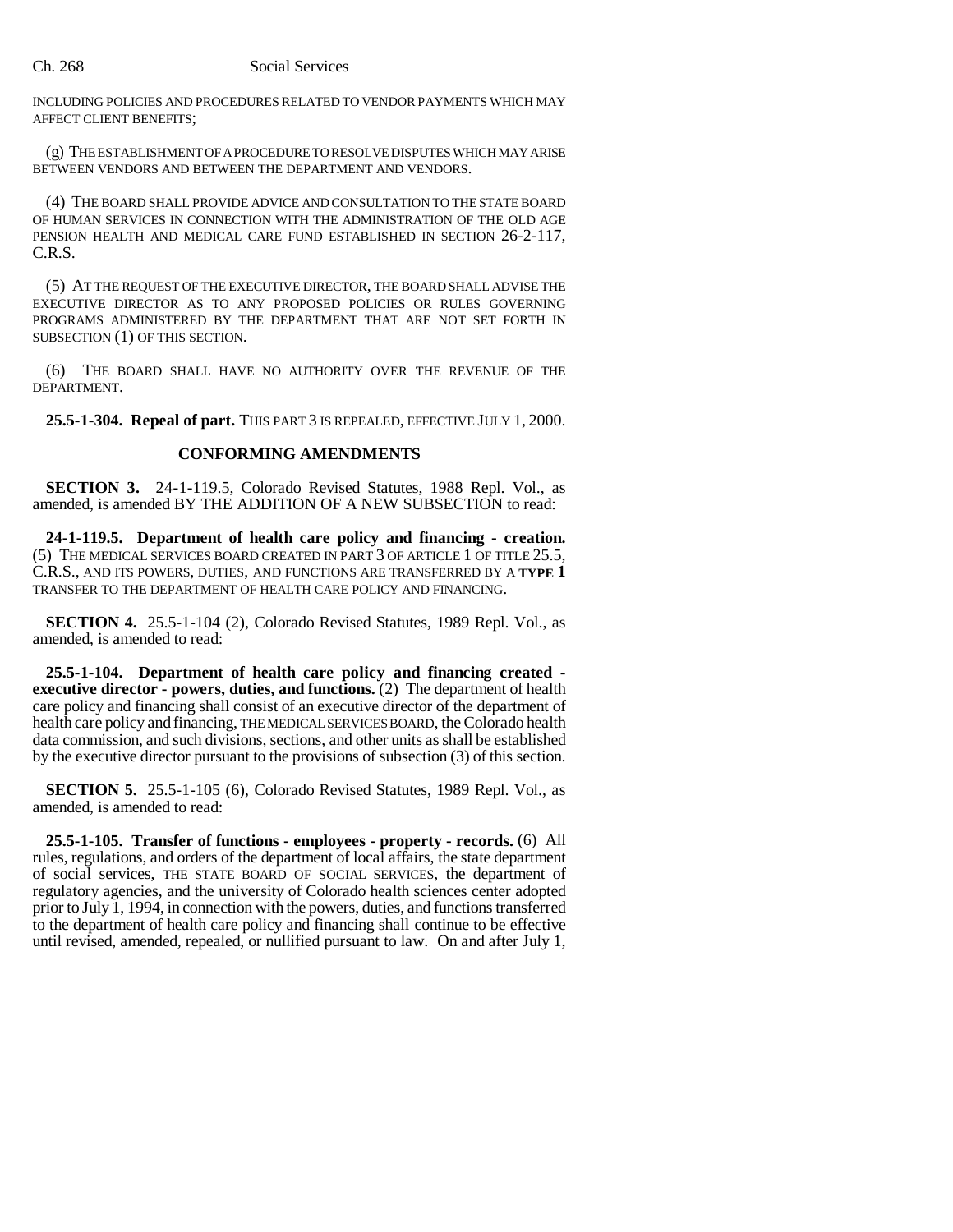1994, THE MEDICAL SERVICES BOARD OR the executive director, WHICHEVER IS APPROPRIATE, shall adopt rules necessary for the administration of the state department and the administration of the programs set forth in part 2 of this article. Any rules adopted by THE MEDICAL SERVICES BOARD OR the executive director, WHICHEVER IS APPROPRIATE, on and after July 1, 1994, shall be consistent with the plan for restructuring the health and human services delivery system, as set forth in article 1.7 of title 24, C.R.S.

**SECTION 6.** 26-1-103 (5), Colorado Revised Statutes, 1989 Repl. Vol., as amended, is amended to read:

**26-1-103. Definitions.** As used in this title, unless the context otherwise requires:

(5) "State board" means the state board of human services authorized to act in accordance with the provisions of section 26-1-107; EXCEPT THAT "STATE BOARD" OR "BOARD" FOR THE PURPOSES OF ARTICLES 4 AND 15 OF THIS TITLE AND IN CONNECTION WITH THE ADULT FOSTER CARE PROGRAM AND THE HOME CARE ALLOWANCE PROGRAM MEANS THE MEDICAL SERVICES BOARD ESTABLISHED IN PART 3 OF ARTICLE 1 OF TITLE 25.5, C.R.S.

**SECTION 7.** 26-1-104 (2), Colorado Revised Statutes, 1989 Repl. Vol., as amended, is amended to read:

**26-1-104. Construction of terms.** (2) Whenever any law of this state refers to the state board of public welfare or to the state board of social services, said law shall be construed as referring to the state board of human services; except that said references in connection with any provision of law concerning the "Colorado Medical Assistance Act", health care for the medically indigent, adult foster care, home care allowance or the treatment program for high-risk pregnant women shall be construed as referring to the MEDICAL SERVICES BOARD OR THE executive director of the department of health care policy and financing, WHICHEVER IS APPROPRIATE.

**SECTION 8.** 26-1-107 (9), Colorado Revised Statutes, 1989 Repl. Vol., as amended, is amended to read:

**26-1-107. State board of human services - powers and duties.** (9) On and after July 1, 1994, the state board shall have no authority over the "Colorado Medical Assistance Act", the "Reform Act for the Provision of Health Care for the Medically Indigent", the adult foster care program, the home care allowance program, or the treatment program for high-risk pregnant women. Any reference to the state board in connection with said programs shall be deemed to refer to the MEDICAL SERVICES BOARD OR THE executive director of the department of health care policy and financing, WHICHEVER IS APPROPRIATE.

**SECTION 9.** 26-2-114 (2) (a), Colorado Revised Statutes, 1989 Repl. Vol., as amended, is amended to read:

**26-2-114. Amount of assistance payments - old age pension.** (2) (a) (I) The executive director of MEDICAL SERVICES BOARD IN the department of health care policy and financing, with the consent of the general assembly and subject to available funds, may provide adult foster care for persons eligible to receive old age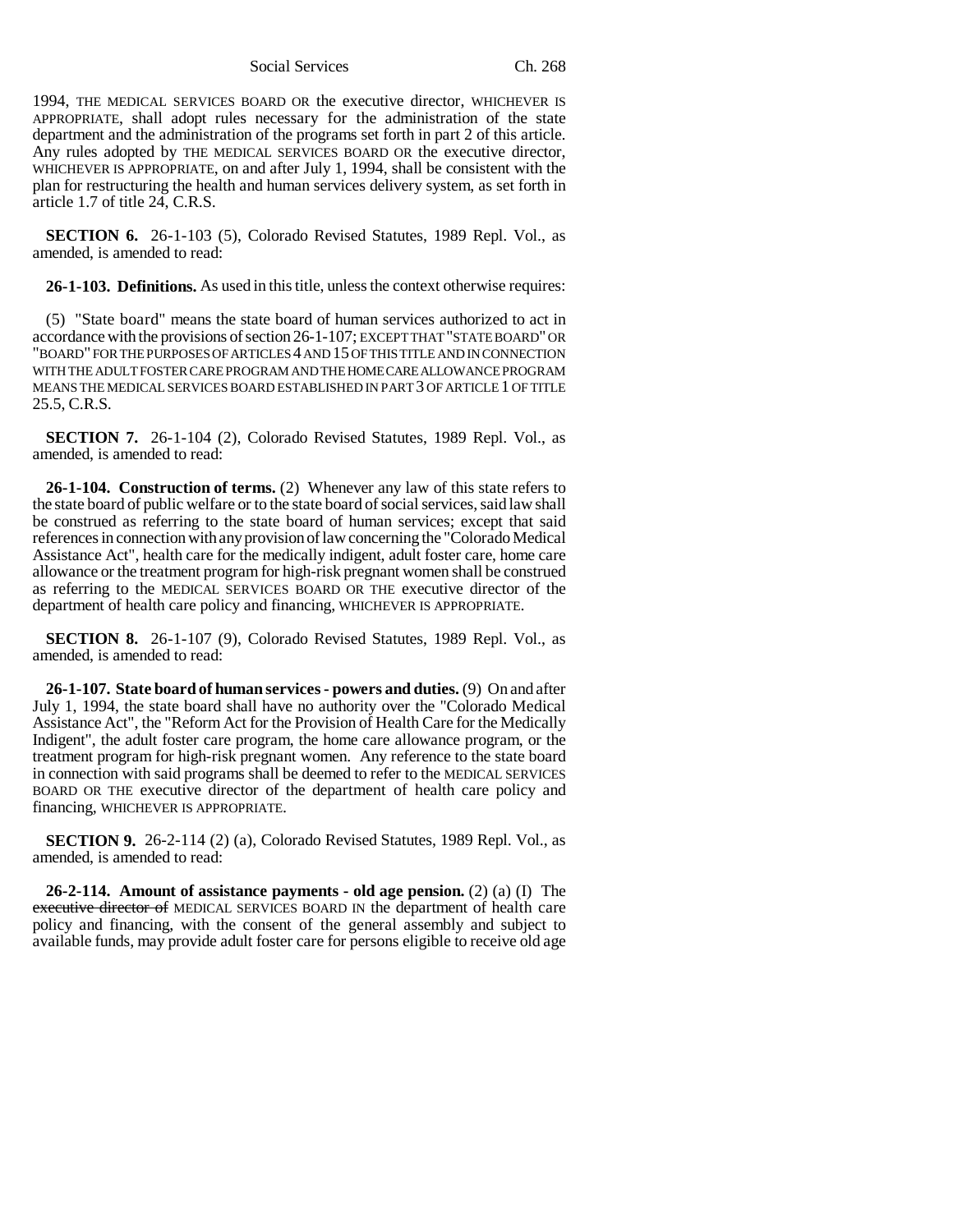pension. For the purposes of this subparagraph (I), "adult foster care" means the care and services defined in section 26-2-122.3.

(II) (A) The executive director of MEDICAL SERVICES BOARD IN the department of health care policy and financing, with the consent of the general assembly and subject to available funds, may provide a home care allowance for persons eligible to receive old age pensions. For the purposes of this subparagraph (II), "home care allowance" means care and services defined in section  $26$ -2-122.3.

(B) Repealed, L. 93, p. 333, § 2, effective April 12, 1993.

**SECTION 10.** 26-2-119 (1.5), Colorado Revised Statutes, 1989 Repl. Vol., as amended, is amended to read:

**26-2-119. Amount of assistance payments - aid to the needy disabled.**  $(1.5)$  (a)  $(H)$  In addition to the amount of assistance available pursuant to subsection (1) of this section, the executive director of MEDICAL SERVICES BOARD IN the department of health care policy and financing, with the consent of the general assembly and subject to available funds, may provide adult foster care for persons eligible to receive aid to the needy disabled. For the purposes of this subparagraph (I) PARAGRAPH (a), "adult foster care" means the care and services defined in section 26-2-122.3.

 $(H(A))$  In addition to the amount of assistance available pursuant to subsection (1) of this section, the executive director of MEDICAL SERVICES BOARD IN the department of health care policy and financing, with the consent of the general assembly and subject to available funds, may provide a home care allowance for persons eligible to receive aid to the needy disabled. For the purposes of this subparagraph (II) PARAGRAPH (b), "home care allowance" means care and services defined in section 26-2-122.3.

(B) Repealed, L. 93, p. 333, § 3, effective April 12, 1993.

**SECTION 11.** 26-2-120 (1.5), Colorado Revised Statutes, 1989 Repl. Vol., as amended, is amended to read:

**26-2-120.** Amount of assistance payments - aid to the blind.  $(1.5)$  (a)  $\bigoplus$  In addition to the amount of assistance available pursuant to subsection (1) of this section, the state board MEDICAL SERVICES BOARD, with the consent of the general assembly and subject to available funds, may provide adult foster care for persons eligible to receive aid to the blind. For the purposes of this subparagraph (I) PARAGRAPH (a), "adult foster care" means the care and services defined in section  $26-1-111(2)$  (j) 26-2-122.3.

 $(H(A))$  In addition to the amount of assistance available pursuant to subsection (1) of this section, the state board MEDICAL SERVICES BOARD, with the consent of the general assembly and subject to available funds, may provide a home care allowance for persons eligible to receive aid to the blind. For the purposes of this subparagraph (II) PARAGRAPH (b), "home care allowance" means care and services defined in section  $26-1-111$  (2) (o) (I) 26-2-122.3.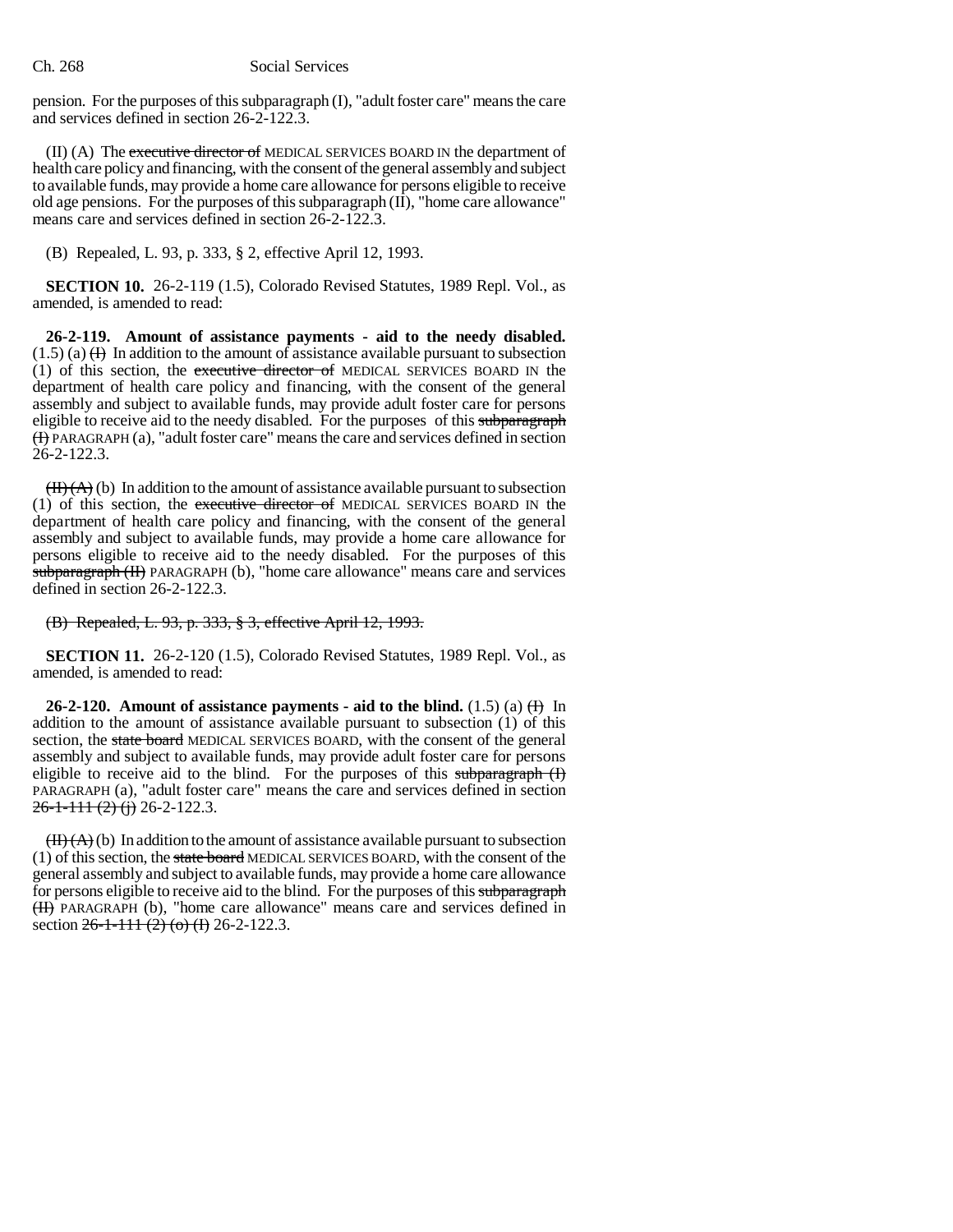#### (B) Repealed, L. 93, p. 333, § 4, effective April 12, 1993.

**SECTION 12.** 26-2-122.3, Colorado Revised Statutes, 1989 Repl. Vol., as amended, is amended to read:

**26-2-122.3. Adult foster care and home care allowance as services under certain public assistance programs - administered by department of health care policy and financing.** (1) (a) In addition to the amount of assistance available pursuant to the provisions of this article, the executive director of MEDICAL SERVICES BOARD IN the department of health care policy and financing, with the consent of the general assembly and subject to available funds, may provide adult foster care for persons eligible to receive aid to the needy disabled or aid to the blind. For purposes of this paragraph (a), "adult foster care" means that care and service which, in addition to room and board, may include, but is not limited to, personal services, recreational opportunities, transportation, utilization of volunteer services, and special diets. Such care is provided to recipients of federal supplemental security income benefits who are also eligible for the Colorado supplement program for aid to the needy disabled or aid to the blind and who do not require skilled nursing care or intermediate health care and cannot remain in or return to their residences but who need to reside in a supervised nonmedical setting on a twenty-four-hour basis. Those persons with developmental disabilities as defined in section 27-10.5-102, C.R.S., or who are receiving or eligible to receive services pursuant to any provision of title 27, C.R.S., do not qualify for adult foster care under this paragraph (a).

(b) In addition to the amount of assistance available pursuant to paragraph (a) of this subsection (1), the executive director of MEDICAL SERVICES BOARD IN the department of health care policy and financing, with the consent of the general assembly and subject to available funds, may provide a home care allowance for persons eligible to receive old age pension, aid to the needy disabled, or aid to the blind. For the purposes of this paragraph (b), "home care allowance" is a program that provides payments, subject to available appropriations, to functionally impaired persons who are, or who would be but for their income, eligible to receive old age pension pursuant to section 26-2-114, aid to the needy disabled pursuant to section 26-2-119, or aid to the blind pursuant to section 26-2-120. To be eligible for a home care allowance, a person's monthly gross income shall be less than the applicable monthly grant standard for the old age pension, aid to the needy disabled, or aid to the blind programs, plus the person's authorized monthly home care allowance grant, as determined in accordance with rules promulgated pursuant to this paragraph (b). The payments allow recipients who are in need of long-term care to purchase community-based services as defined in section 26-4-507 (2) (c). Such services may include, but need not be limited to, the supervision of self-administered medications, assistance with activities of daily living as defined in section 26-4-507 (2) (a), and assistance with instrumental activities of daily living as defined in section 26-4-507 (2) (g). The rules adopted by the department of health care policy and financing shall specify, in accordance with the provisions of this section, the services available under the program and shall address eligibility criteria for the home care allowance program which shall be in addition to the eligibility criteria for the old age pension, aid to the needy disabled, or aid to the blind programs. In addition, the rules shall specifically provide for a determination as to the person's functional impairment, the person's unmet need for paid care, and shall address amounts awarded to persons eligible for home care allowance. The rules shall require that eligibility be determined through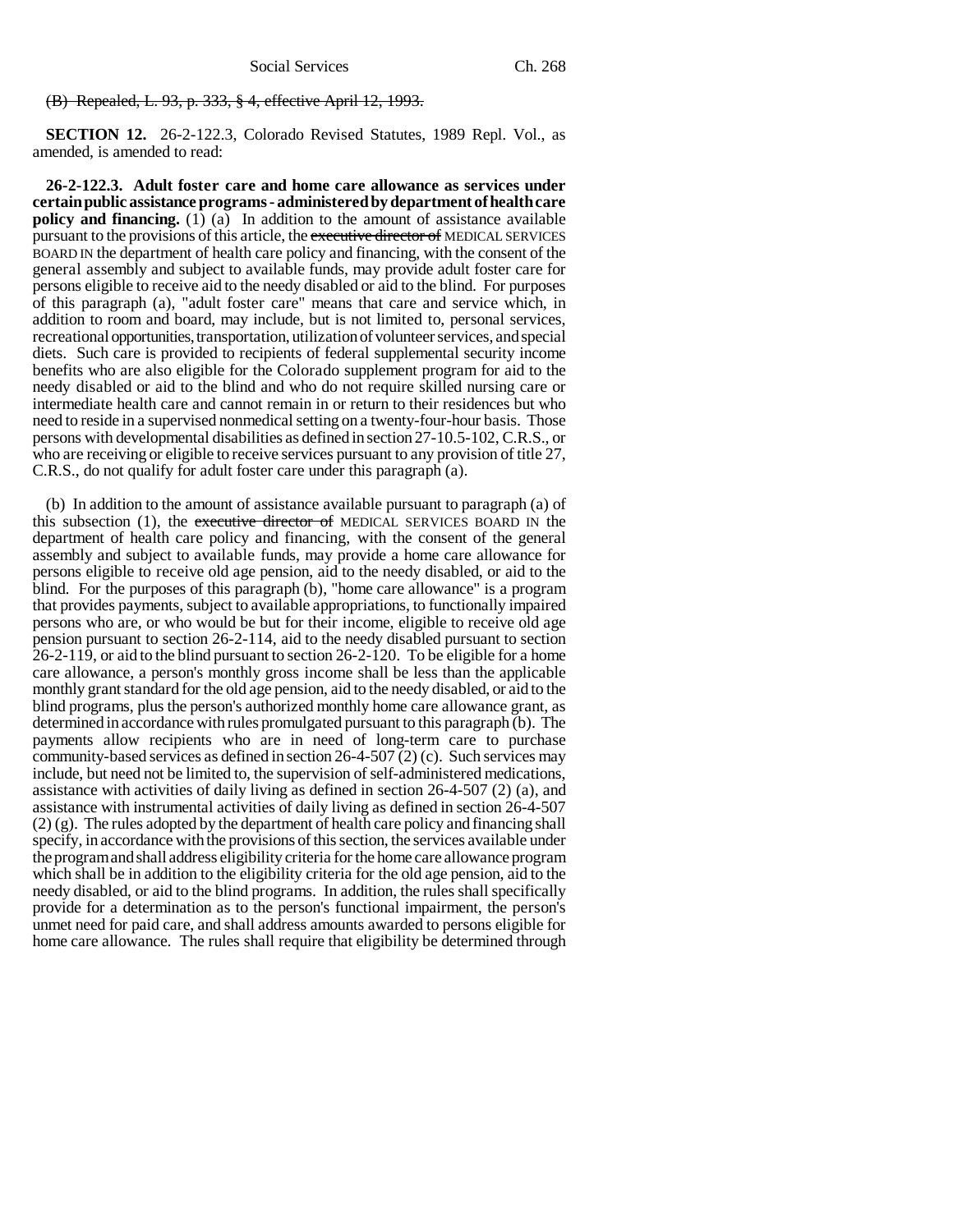the use of a comprehensive and uniform client assessment instrument as defined in section 26-4-507. The executive director of MEDICAL SERVICES BOARD IN the department of health care policy and financing may adjust income eligibility criteria, the functional impairment standard, or the amounts awarded to eligible persons or may limit or suspend enrollments as necessary to manage the home care allowance program within the funds appropriated by the general assembly. In addition, the executive director of MEDICAL SERVICES BOARD IN the department of health care policy and financing may adjust which services are available under the program; except that such adjustment shall be consistent with the provisions of this subsection (1).

(2) The department of health care policy and financing shall administer the adult foster care program and the home care allowance program. The executive director OR THE MEDICAL SERVICES BOARD, AS APPROPRIATE, shall promulgate rules necessary for the implementation of this section.

**SECTION 13.** 26-4-203 (3) (b), Colorado Revised Statutes, 1989 Repl. Vol., as amended, is amended to read:

**26-4-203. Mandated programs with special state provisions.** (3) (b) The state board MEDICAL SERVICES BOARD shall adopt rules necessary for the implementation of this subsection (3), including a rule defining emergency services and an emergency medical condition.

**SECTION 14.** 26-4-403 (1), (2) (a) (II), and (2) (b), Colorado Revised Statutes, 1989 Repl. Vol., as amended, are amended to read:

**26-4-403. Recoveries - overpayments - penalties - interest - adjustments liens.** (1) Except as provided in section 26-4-403.3, no recipient or his estate OFTHE RECIPIENT shall be liable for the cost or the cost remaining after payment by medicaid, or the cost remaining after payment by medicare or private insurance coverage, whether or not medicaid has made payment, of medical benefits authorized by Title XIX of the social security act, by this title, or by rules promulgated by the state board MEDICAL SERVICES BOARD rendered to him THE RECIPIENT by a provider of medical services authorized to render such service in the state of Colorado, whether or not that provider is enrolled in the Colorado medicaid program, except those contributions required pursuant to section 26-4-518 (1); nor shall recipient income applied pursuant to section 26-4-518 (1) disqualify any recipient, as defined in section 26-2-103 (8), from receiving benefits under this article or public assistance under article 2 of this title. If, at any time during the continuance of medical benefits, the recipient becomes possessed of property having a value in excess of that amount set by law or by the rules and regulations of the state department or receives any increase in income, it is the duty of the recipient to notify the county department thereof, and the county department may, after investigation, either revoke such medical benefits or alter the amount thereof, as the circumstances may require. Any medical assistance paid to which a recipient was not lawfully entitled shall be recoverable from the recipient or his THE estate OF THE RECIPIENT by the county as a debt due the state pursuant to section 26-1-112, but no lien may be imposed against the property of a recipient on account of medical assistance paid or to be paid on his THE RECIPIENT'S behalf under this article, except pursuant to the judgment of a court of competent jurisdiction or as provided by section 26-4-403.3. If any such medical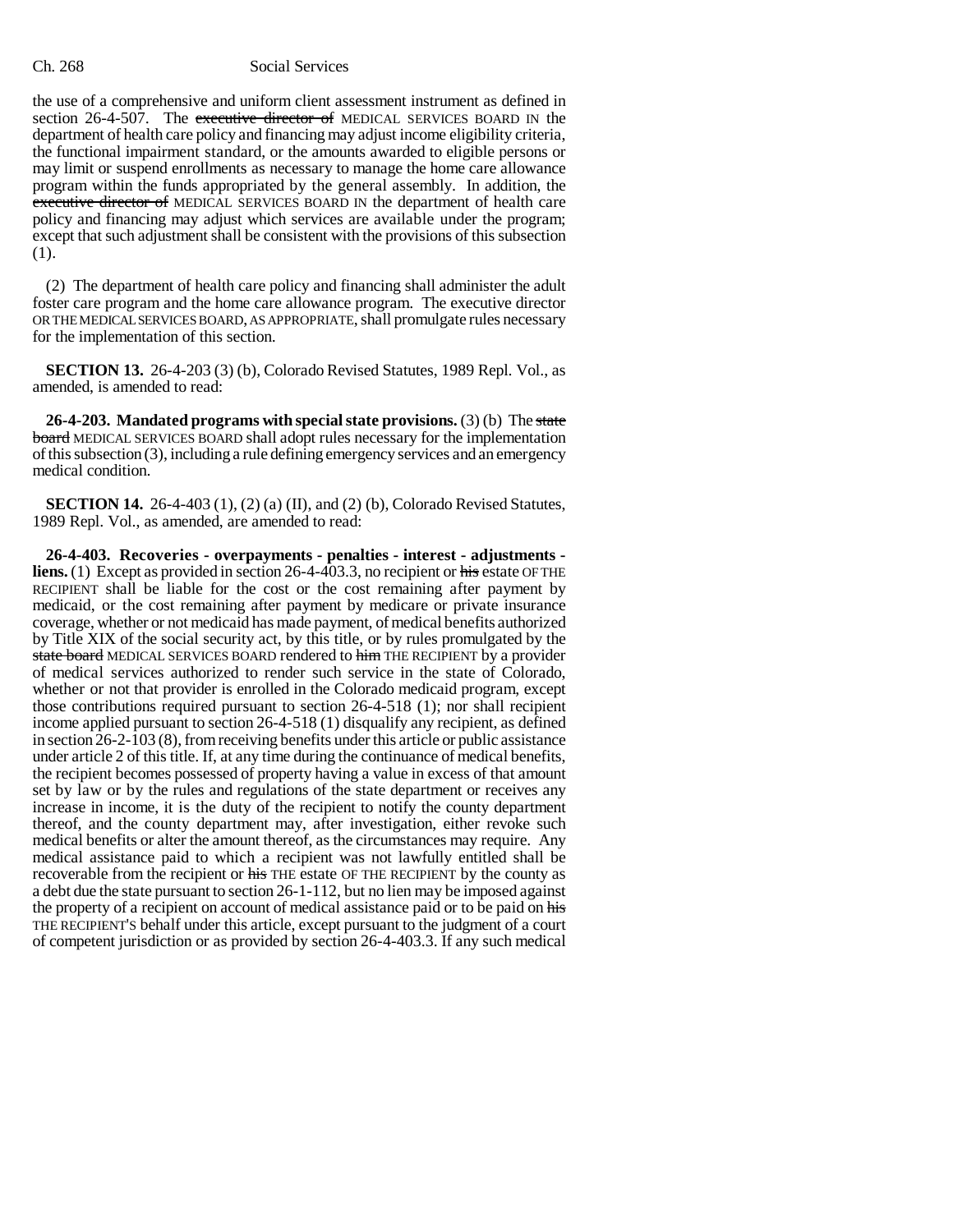assistance was obtained fraudulently, interest shall be charged and paid to the county department on the amount of such medical assistance calculated at the legal rate and calculated from the date that payment for medical services rendered on behalf of the recipient is made to the date such amount is recovered.

(2) Any overpayment to a vendor, including those of personal needs funds made pursuant to section 26-4-504, shall be recoverable in the following manner:

(a) (II) If the state department makes a determination that such overpayment has been made for some other reason than the fraud or defalcation by the vendor specified in subparagraph  $(I)$  of this paragraph  $(a)$ , the state department may collect the amount of overpayment, plus interest accruing at the statutory rate from the date the vendor is notified of such overpayment, by the means specified in this subsection (2). Pursuant to the criteria established in rules and regulations promulgated by the state **board** MEDICAL SERVICES BOARD, the state department may waive the recovery or adjustment of all or part of the overpayment and accrued interest specified in this subparagraph (II) if it would be inequitable, uncollectible, or administratively impracticable. Amounts remaining uncollected for more than five years after the last repayment was made may be considered uncollectible.

(b) In order to collect the amounts specified in paragraph (a) of this subsection (2), the state department may withhold subsequent payments to which the vendor is or becomes entitled and apply the amount withheld as an offset. The state board MEDICAL SERVICES BOARD shall establish in rules the rate at which an overpayment may be offset, with provision for a reduction of such rate upon a good cause shown by the vendor that the rate at which payment will be withheld will result in an undue hardship for the vendor. In determining whether to grant a good cause reduction, the state department shall consider the impact of collecting the amount provided by state board MEDICAL SERVICES BOARD rules on the quality of patient care and the financial viability of the provider. The state department may also take such other steps administratively as are available for the collection of the amounts specified in paragraph (a) of this subsection (2).

**SECTION 15.** 26-4-403.3 (8), Colorado Revised Statutes, 1989 Repl. Vol., as amended, is amended to read:

**26-4-403.3. Recovery of assets.** (8) Effective upon the implementation of a private-public partnership program for financing long-term care pursuant to section 26-4-506.7, this section shall apply to participants of such program only after excluding from the amount that may otherwise be recovered from such person's estate an amount allowed by rules adopted by the state board MEDICAL SERVICES BOARD in accordance with section 26-4-506.7.

**SECTION 16.** 26-4-403.7 (4), Colorado Revised Statutes, 1989 Repl. Vol., as amended, is amended to read:

**26-4-403.7. Automated medical assistance administration.** (4) On or before July 1, 1993, and prior to the implementation of the automated system, the executive director of the state department, with input from the pharmacy advisory committee, created in section 26-4-408, shall submit to the state medical assistance and services advisory council created in section 26-4-108, the state board, THE MEDICAL SERVICES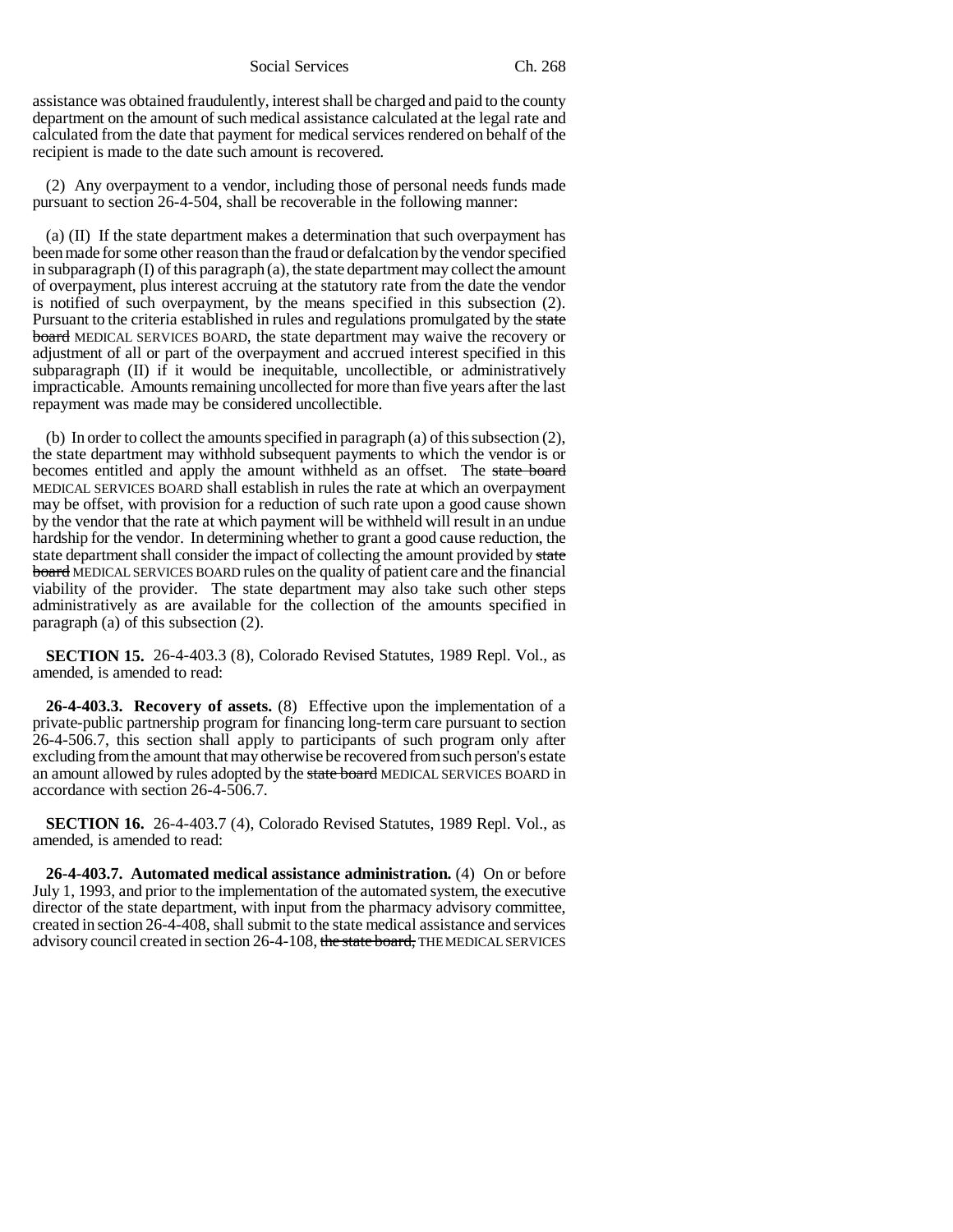BOARD, and the joint budget committee of the general assembly an implementation plan, addressing the items to be determined in subsection (3) of this section.

**SECTION 17.** 26-4-405, Colorado Revised Statutes, 1989 Repl. Vol., as amended, is amended to read:

**26-4-405. Vendors - hospital reimbursement.** On or after July 1, 1987, the state department shall pay all licensed or certified hospitals under this article, except those hospitals operated by the department of institutions DEPARTMENT OF HUMAN SERVICES, pursuant to a system of prospective payment, generally based on the elements of the medicare system of diagnosis-related groups. While developing the system of prospective payment, the state department shall constitute an advisory committee, whose members shall include hospital providers and be appointed by the executive director. The system of prospective payment shall consider utilizing the system of children's diagnosis-related groups, as developed by the national association of children's hospitals, for pediatric hospitalization, unless the state board MEDICAL SERVICES BOARD finds that such groups are statistically invalid. If the state department determines that the medicare system of diagnosis-related groups has been expanded or revised sufficiently to reasonably apply to additional categories of vendors under this article or if the state department develops a diagnosis-related groups system for additional categories of vendors, which system includes hospitals operated by the department of institutions, then the state department shall begin payment to such categories of vendors under this article pursuant to the system of prospective payment developed under this section. The state department shall develop and administer a system for assuring appropriate utilization and quality of care provided by those vendors who are reimbursed pursuant to the system of prospective payment developed under this section. The state department shall promulgate rules and regulations to provide for the implementation of this section.

**SECTION 18.** 26-4-407 (3), Colorado Revised Statutes, 1989 Repl. Vol., as amended, is amended to read:

**26-4-407. Vendors of pharmaceutical services.** (3) The state board of social services MEDICAL SERVICES BOARD shall establish specifications in rules in order to provide criteria to health maintenance organizations and prepaid health plans which ensure the accessibility and quality of service to clients and the terms and conditions for pharmaceutical contracts.

**SECTION 19.** 26-4-410 (2) (c) and (2) (d), Colorado Revised Statutes, 1989 Repl. Vol., as amended, are amended to read:

**26-4-410. Vendors - nursing facility - nursing facility patient program improvement fund - reimbursement.** (2) (c) The state board MEDICAL SERVICES BOARD shall, subject to available appropriations, adopt rules and regulations to determine and pay a reasonable share of the amount by which the reasonable costs of the categories of administration, property, and room and board, excluding food costs, exceed the actual cost in these categories only of each facility. Such reasonable share shall be defined as twenty-five percent of such amount in such categories for each facility, not to exceed twelve percent of the reasonable cost.

(d) There is hereby established within the department a nursing facility patient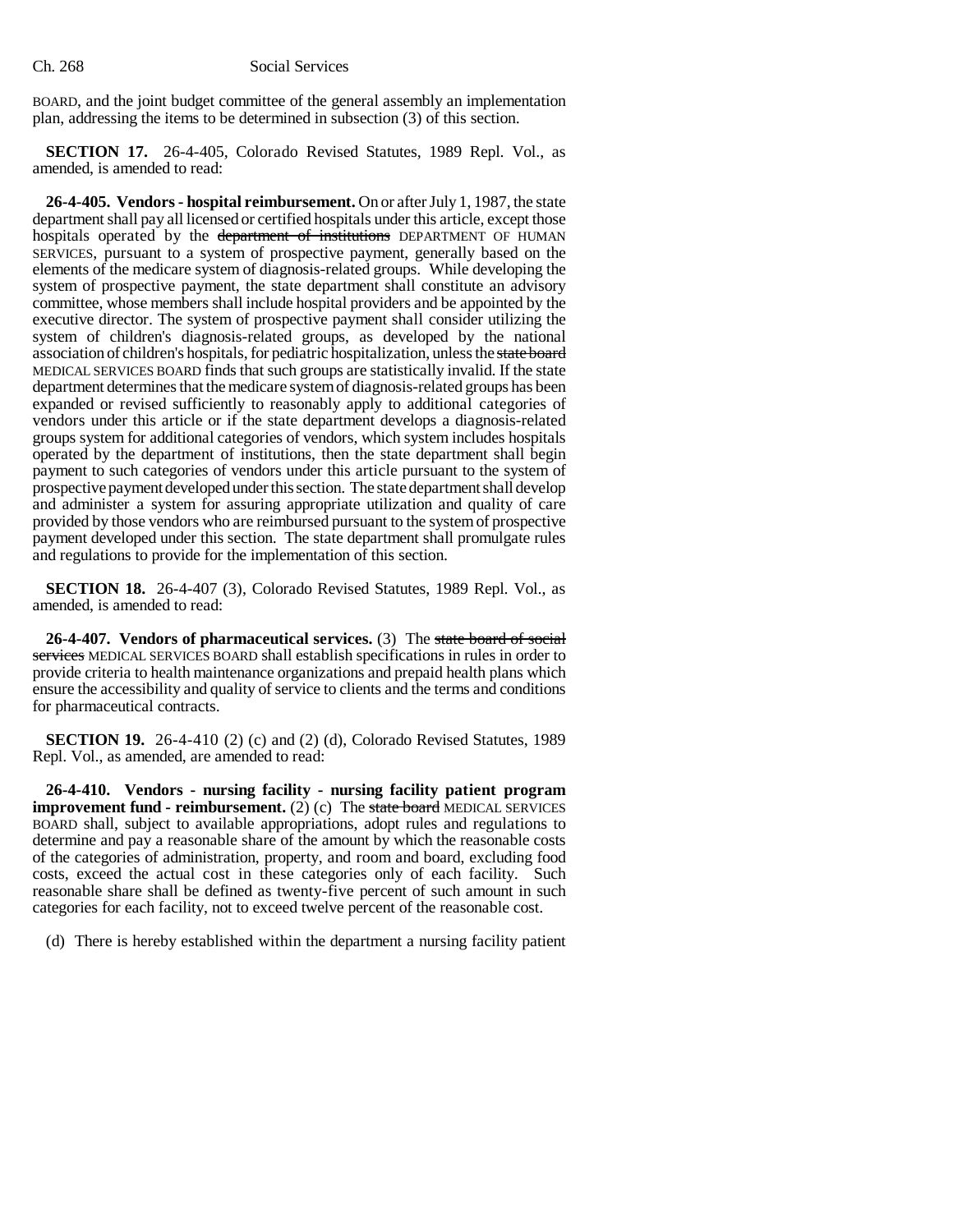program improvement fund. The state department shall pay out of such fund, subject to rules and regulations adopted by the state board MEDICAL SERVICES BOARD and subject to appropriations made for that purpose by the general assembly, moneys to any qualified nursing facility submitting a proposal which would provide medicaid services to a more difficult patient case mix or which would improve quality of care and quality of life within the qualifying facility.

**SECTION 20.** 26-4-502 (2) (g) and (3), Colorado Revised Statutes, 1989 Repl. Vol., as amended, are amended to read:

**26-4-502. Special definitions relating to nursing facility reimbursement.** As used in this part 5, and for purposes of section 26-4-410, unless the context otherwise requires:

(2) "Health care services" means the following categories of patient support services, including, where applicable, salaries, payroll taxes, workers' compensation payments, training, and other employee benefits:

 $(g)$  Other patient support services determined and defined by the state board MEDICAL SERVICES BOARD pursuant to rule and regulation.

(3) "Reasonable cost of services" means the actual cost of providing health care services and food costs to the ninetieth percentile and administration, property, and room and board costs, excluding capital-related assets, as defined in section 26-4-503 (4), and excluding food costs, to the eighty-fifth percentile of medicaid patients in participating nursing homes. Any portion of staff costs directly attributable to administration shall be reimbursed to the eighty-fifth percentile. Food costs shall not include the costs of real or personal property, staff, preparation, or other items related to the food program. The dollar amount per patient day will be established every twelve months in accordance with the rules and regulations of the state board MEDICAL SERVICES BOARD.

**SECTION 21.** 26-4-506.7 (2) and (6), Colorado Revised Statutes, 1989 Repl. Vol., as amended, are amended to read:

**26-4-506.7. Study of private-public partnership for financing long-term care - exemption of countable resources for persons with long-term care policies authority to implement exemption - rules - repeal.** (2) The state department shall study the feasibility of implementing a private-public partnership program for financing long-term care. It is the general assembly's intent that such a program shall be designed to encourage individuals to purchase long-term care insurance by providing under the medical assistance program a full or partial resource exemption and estate recovery waiver for the individual who applies for medical assistance pursuant to this article. The amount of the resource exemption and the extent of the estate recovery waiver shall be set forth in rules adopted by the state board MEDICAL SERVICES BOARD. However, the resource exemption and the amount of assistance which shall not be subject to estate recovery shall be related to the amount of long-term care benefits paid under the insurance policy on behalf of the medical assistance recipient.

(6) If, based on the feasibility study required by subsection (2) of this section, a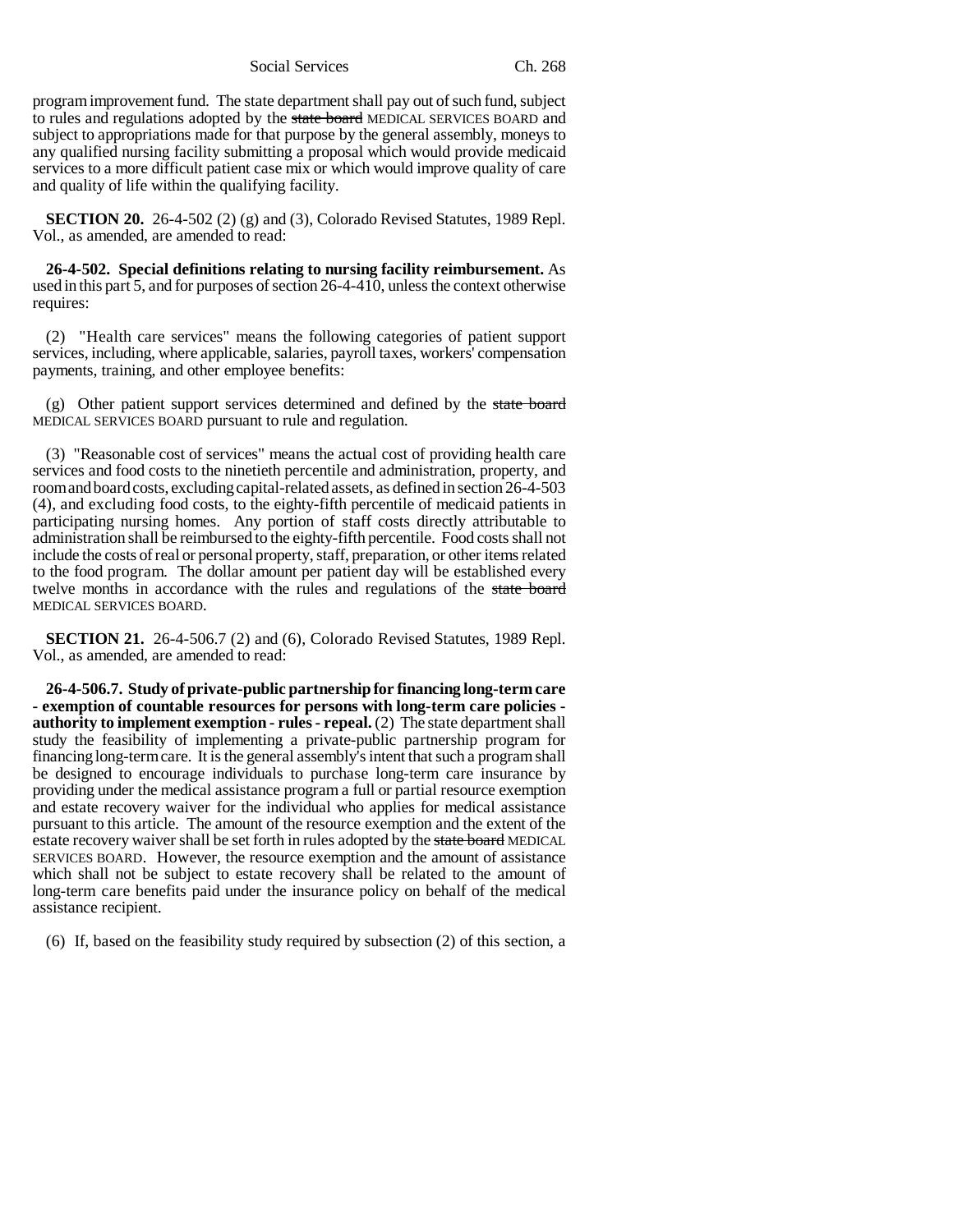determination is made by the executive director of the state department that a private-public partnership program for financing long-term care would be feasible and upon review and approval of the plan by the joint budget committee, the state department shall implement and administer such a program. The program shall be implemented no later than July 1, 1994, and shall be consistent with the general assembly's intent expressed in subsection (2) of this section. The state board of social services MEDICAL SERVICES BOARD and the division of insurance shall adopt rules necessary for the implementation of the program, in accordance with section 24-4-103, C.R.S. The division of insurance rules shall be consistent with standards recommended in the feasibility study.

**SECTION 22.** 26-4-507 (2) (b), Colorado Revised Statutes, 1989 Repl. Vol., as amended, is amended to read:

**26-4-507. Long-term care placements - comprehensive and uniform client assessment instrument - long-term care access study.** (2) As used in this section and in sections 26-4-521 to 26-4-525, unless the context otherwise requires:

(b) "Case management services" means the assessment of a long-term care client's needs, the development and implementation of a care plan for such client, the coordination and monitoring of long-term care service delivery, the direct delivery of services as provided by this article or by rules adopted by the state board MEDICAL SERVICES BOARD pursuant to this article, the evaluation of service effectiveness, and the reassessment of such client's needs, all of which shall be performed by a single entry point as defined in paragraph (k) of this subsection (2).

**SECTION 23.** 26-4-508 (3) (b) and (3) (c) (II), Colorado Revised Statutes, 1989 Repl. Vol., as amended, are amended to read:

**26-4-508. Baby and kid care program - creation - eligibility.** (3) (b) The percentage level of the federal poverty line, as defined pursuant to 42 U.S.C. sec. 9902 (2), used to determine eligibility under this subsection (3) shall be one hundred thirty-three percent. If the federal government establishes a new federal minimum percentage level of the federal poverty line used to determine eligibility under this subsection (3) that is different from the level set in this paragraph (b), the state department is authorized to meet such federal minimum level without requiring additional legislation; however, such minimum federal level shall be established by rule and regulation by the state board of social services MEDICAL SERVICES BOARD.

(c) (II) The percentage level of the federal poverty line, as defined pursuant to 42 U.S.C. sec. 9902 (2), used to determine eligibility under this paragraph (c) shall be one hundred percent. If the federal government establishes a new federal minimum percentage level of the federal poverty line used to determine eligibility under this paragraph (c) that is different from the level set in this subparagraph  $(II)$ , the state department is authorized to meet such federal minimum level without requiring additional legislation; however, such minimum federal level shall be established by rule and regulation by the state board of social services MEDICAL SERVICES BOARD.

**SECTION 24.** 26-4-509 (3) (a) (II), Colorado Revised Statutes, 1989 Repl. Vol., as amended, is amended to read: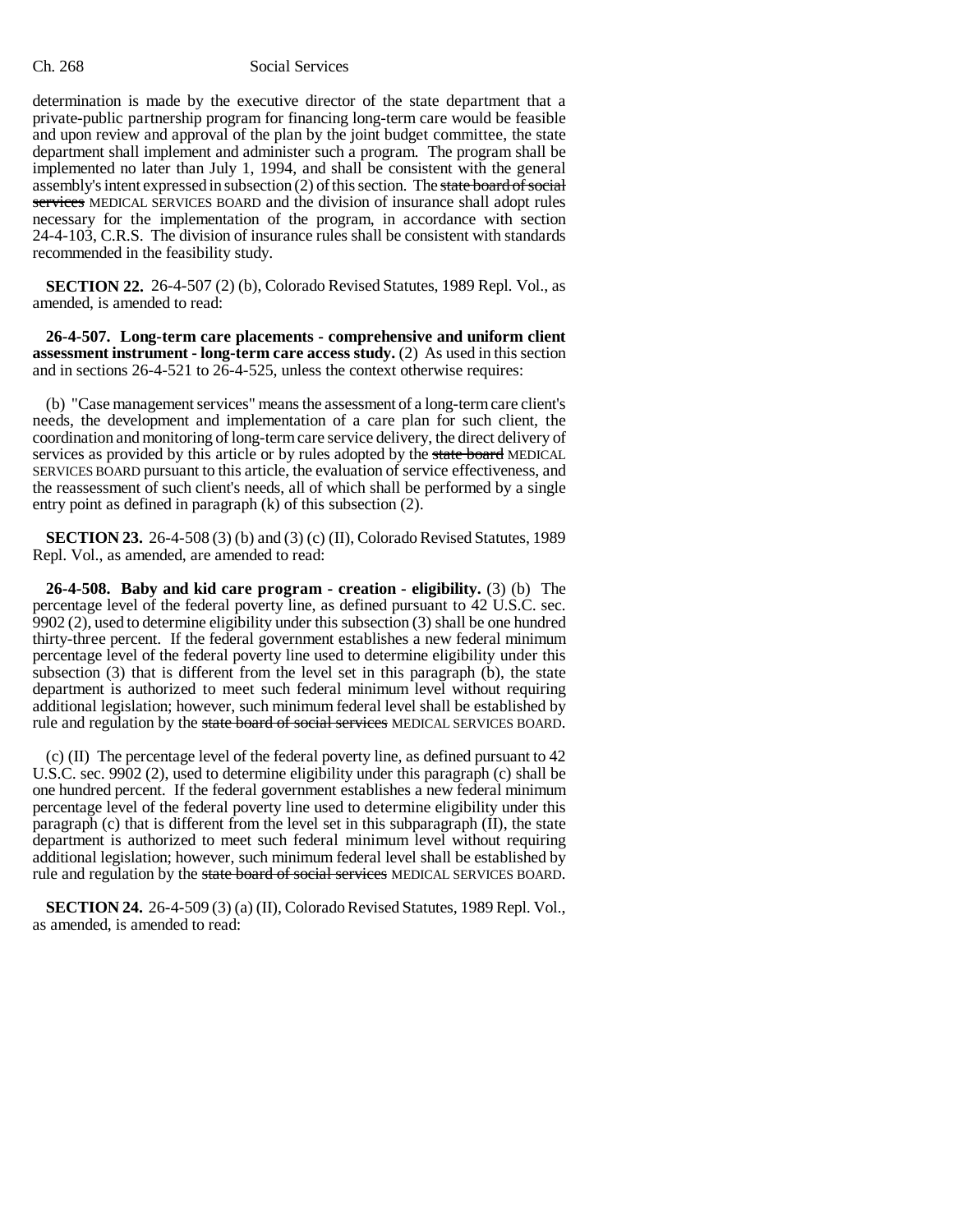**26-4-509. Disabled children care program - eligibility criteria documentation requirements - report to the general assembly.** (3) (a) "Eligible disabled children" means any children eighteen years of age and under who:

(II) Have gross incomes which do not exceed three hundred percent of the current federal supplemental security income benefit level. The amount of parental or spousal income and resources which shall be attributable to a child's gross income for purposes of eligibility shall be set forth in rules and regulations promulgated by the state board MEDICAL SERVICES BOARD and shall be in relation to the parent's or spouse's financial responsibility for such child; and

**SECTION 25.** 26-4-519 (10), Colorado Revised Statutes, 1989 Repl. Vol., as amended, is amended to read:

**26-4-519. Program of all-inclusive care for the elderly - services - eligibility - repeal.** (10) The state board of social services MEDICAL SERVICES BOARD shall promulgate such rules and regulations, pursuant to article 4 of title 24, C.R.S., as are necessary to implement this section.

**SECTION 26.** The introductory portion to 26-4-520 (1) and 26-4-520 (1) (a) and (1) (b), Colorado Revised Statutes, 1989 Repl. Vol., as amended, are amended to read:

**26-4-520. Hospice care.** (1) The medical assistance program in this state shall include hospice care. Except as otherwise provided in subsection (2) of this section, hospice care shall be provided for a period of up to two hundred ten days in accordance with rules and regulations adopted by the state board MEDICAL SERVICES BOARD, which rules and regulations shall comply with section 1905 of the social security act, 42 U.S.C. sec. 1396d, and shall include at least the following requirements:

(a) That a person shall obtain a certified medical prognosis indicating a life expectancy of six months or less, which certification shall comply with rules and regulations adopted by the state board MEDICAL SERVICES BOARD;

(b) That a person shall execute a waiver of other medical benefits available under this article, which election shall be executed in accordance with rules and regulations adopted by the state board MEDICAL SERVICES BOARD;

**SECTION 27.** 26-4-522 (1), (2) (a) (I), (2) (a) (II), (2) (a) (V), (3) (c) (XI), (3) (c) (XIII), and (4) (b), Colorado Revised Statutes, 1989 Repl. Vol., as amended, are amended to read:

**26-4-522. Single entry point system - authorization - phases for implementation - services provided.** (1) **Authorization.** The state board MEDICAL SERVICES BOARD is hereby authorized to adopt rules providing for the establishment of a single entry point system that consists of single entry point agencies throughout the state for the purpose of enabling persons eighteen years of age or older in need of long-term care to access appropriate long-term care services.

(2) **Implementation schedule.** (a) The rules shall provide for implementation of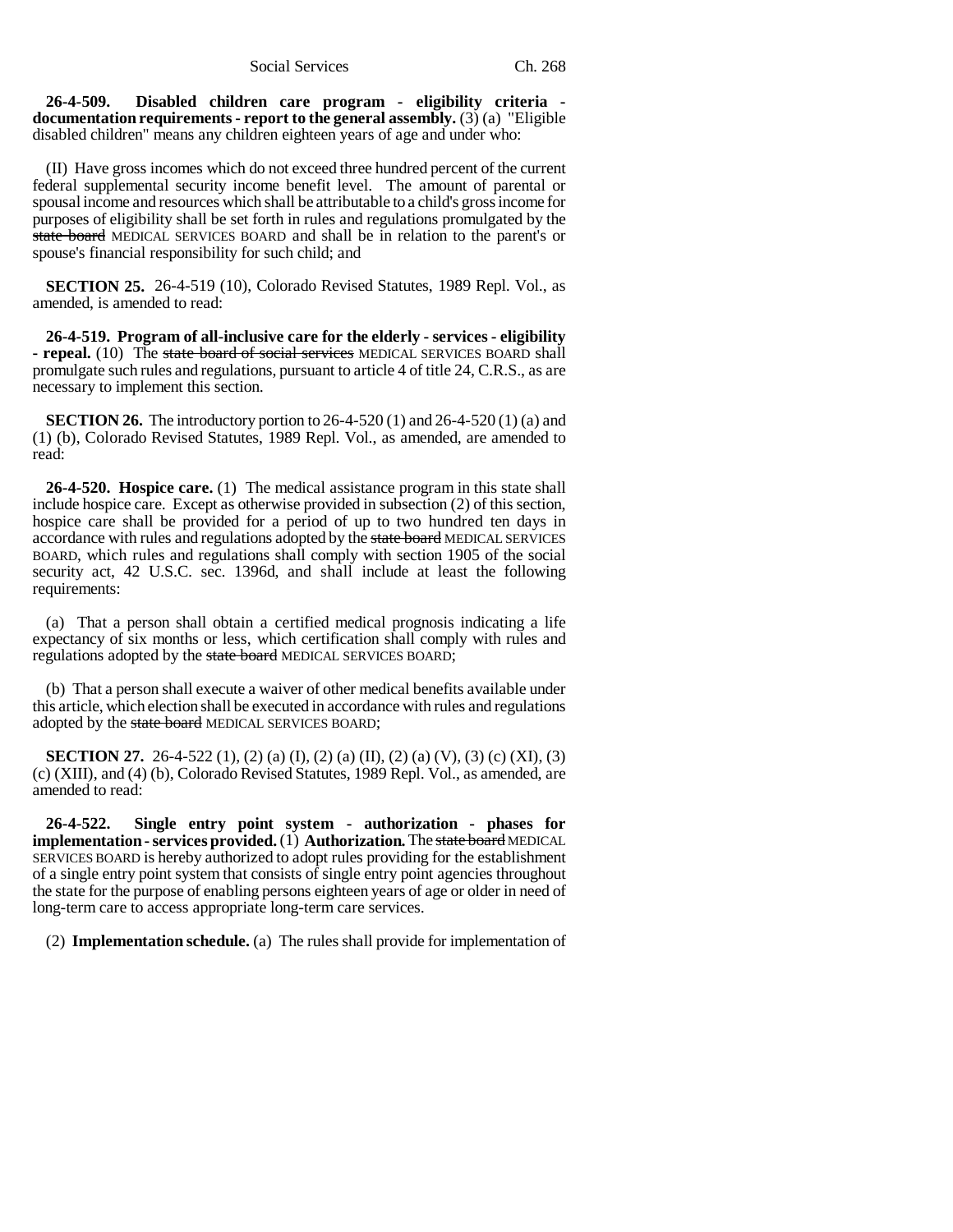the system through four phases, with the final implementation of a statewide single entry point system no later than July 1, 1995, as follows:

(I) **Planning - selection criteria - district designations.** (A) On or before September 1, 1991, The state department shall provide the state board MEDICAL SERVICES BOARD with a final plan for the implementation of a statewide single entry point system.

(B) No later than December 31, 1991, The state board MEDICAL SERVICES BOARD, with recommendations from the advisory committee created in section 26-4-523 and based on the state department's plan, shall adopt final rules concerning the designation and changing of single entry point districts and the selection and establishment of single entry point agencies, including minimum and maximum criteria and a process for making said designation, changes, and selections, and shall provide that districts may be single counties or combinations of contiguous counties. The rules shall also provide for voluntary participation by counties in the single entry point system until July 1, 1995, at which time all counties of the state shall be required to participate in the single entry point system.

(II) **Single entry point districts - designation.** No later than January 10, 1992, The county commissioners of the several counties of the state shall be provided with information from the state department of the district selection process with specific notice that the designation of a district shall be submitted by the county commissioners no later than March 31, 1992. The selection by the several county commissioners shall be approved by the executive director of the state department if such selection meets the criteria established by the state board MEDICAL SERVICES BOARD in accordance with subparagraph (I) of this paragraph (a). Any change regarding the designated district shall be made in accordance with rules established by the state board MEDICAL SERVICES BOARD for changing districts.

(V) A board of county commissioners' recommendation for a single entry point agency pursuant to subparagraphs (III) and (IV) of this paragraph (a) shall not be denied by the state department if the recommended entity meets the criteria for a single entry point agency, as adopted by the state board MEDICAL SERVICES BOARD in accordance with sub-subparagraph  $(B)$  of subparagraph  $(I)$  of this paragraph  $(a)$ . Said criteria shall not include a prerequisite that an entity be a case management agency for a home and community-based service program.

(3) **Single entry point agencies - service programs - functions.** (c) The major functions of a single entry point shall include, but need not be limited to, the following:

(XI) Recovering overpayment of benefits in accordance with rules adopted by the state board MEDICAL SERVICES BOARD;

(XIII) Rendering state certified services, as provided by state board MEDICAL SERVICES BOARD rules, as a qualified and state certified agency.

(4) **State certification of a single entry point agency - quality assurance standards.** (b) The state board MEDICAL SERVICES BOARD shall adopt rules for the establishment of a quality assurance program for the purpose of monitoring the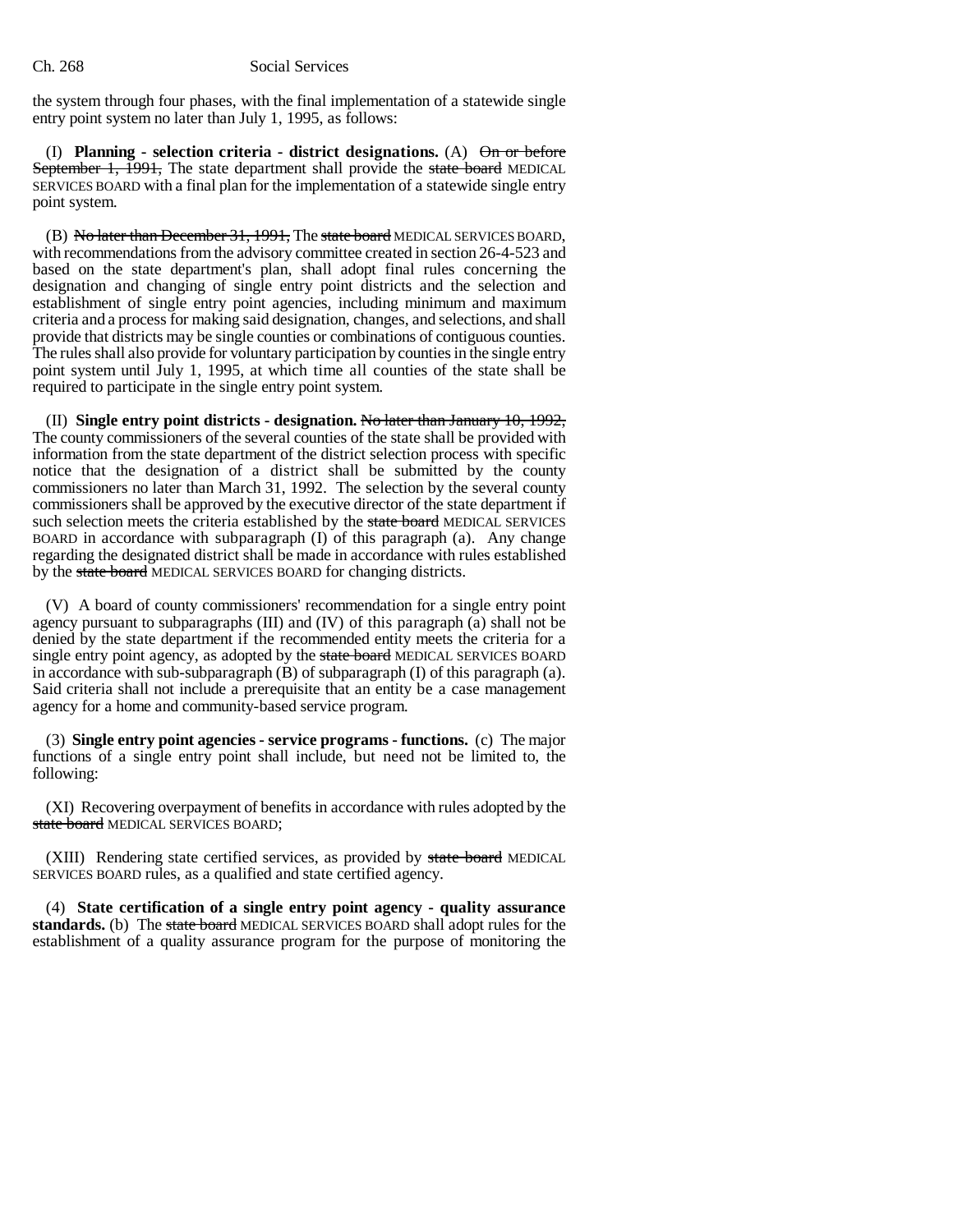quality of services provided to clients and for recertifying single entry point agencies. The rules shall provide for: Procedures to evaluate the quality of services provided by the agency; an assessment of the agency's compliance with program requirements, including compliance with case management standards, which standards shall be adopted by the state department; an assessment of an agency's performance of administrative functions, including reasonable costs per client, timely responses, managing programs in one consolidated unit, on-site visits to clients, community coordination and outreach, and client monitoring; a determination as to whether targeted populations are being identified and served; and an evaluation concerning financial accountability.

**SECTION 28.** 26-4-523 (1), Colorado Revised Statutes, 1989 Repl. Vol., as amended, is amended to read:

**26-4-523. Long-term care advisory committee.** (1) There is hereby established a long-term care advisory committee to the state department for the purpose of making recommendations to the state board MEDICAL SERVICES BOARD regarding criteria for the designation of single entry point districts and the selection of single entry point agencies, standards for quality assurance and case management, methods for reducing paperwork in processing applicants and clients and for obtaining services for clients expeditiously, and the evaluation of the single entry point system for the purpose of reporting to the general assembly in accordance with section 26-4-524. The advisory committee shall consist of not less than thirteen members to be appointed by the executive director of the state department, but shall at least include representatives of the collective group of county commissioners in the state, consumer representatives, and service provider representatives. The committee shall elect its own chairperson. Members of the advisory committee shall serve without compensation.

**SECTION 29.** 26-4-603 (5) (a) (I), (5) (b), and (6), Colorado Revised Statutes, 1989 Repl. Vol., as amended, are amended to read:

**26-4-603. Definitions.** As used in this subpart 1 and subpart 3 of this part 6, unless the context otherwise requires:

(5) (a) (I) "Case management agency", before July 1, 1995, and for counties not participating in the single entry point system pursuant to sections 26-4-521 to 26-4-525, means an agency designated by the board of county commissioners and certified by the state department to provide case management functions, which functions are reimbursable under this article, within a geographic area of the state consisting of one or more counties. Such functions shall be provided by the agency under a contract executed with the state department. The state department shall establish procedures for the designation, certification, and decertification of case management agencies and requirements for performance and staffing of the agencies. Such procedures and requirements shall be set forth in rules and regulations promulgated by the state board MEDICAL SERVICES BOARD or shall be included in the contracts executed by the state department. The state department may designate an agency as a case management agency when the agency designated by the board of county commissioners fails to meet the standards or conditions of certification or performance specified in state department rules or regulations or in the contract. When there is no certified case management agency in a geographic area, the state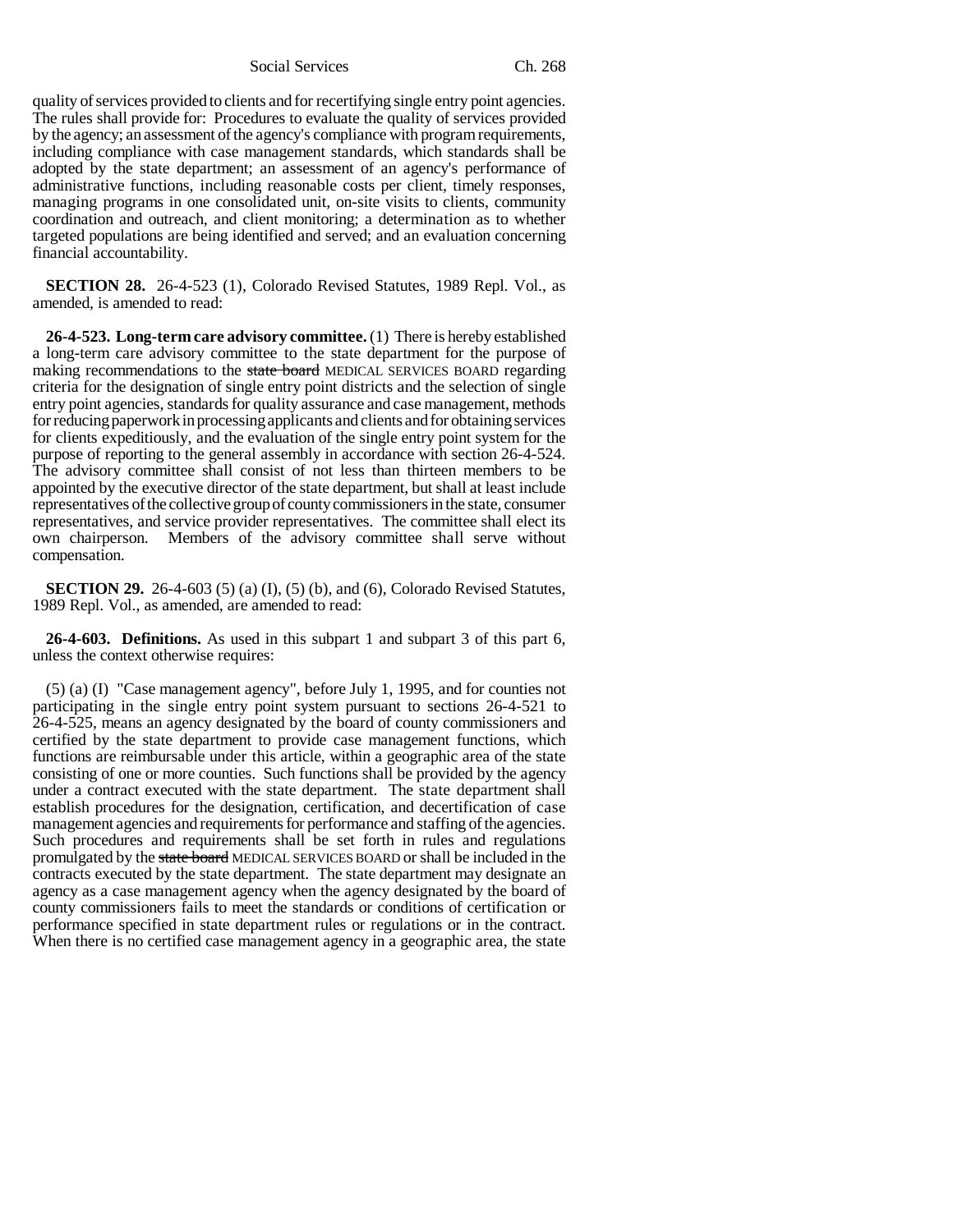department may provide case management services, for a period not to exceed six months, directly or by delegation of the responsibilities to another agency. The assumption of case management services by the state department shall be renewable for additional six-month periods if, by the end of a six-month period, the board of county commissioners has failed to designate an agency which meets certification or performance standards as specified in rules and regulations or in the contract for services.

(b) "Case management agency", for counties participating in the single entry point system pursuant to sections 26-4-521 to 26-4-525 and this part 6 before July 1, 1995, and for all counties on and after said date, means a public or private, nonprofit or for profit agency that meets all applicable state and federal requirements and is certified by the state department to provide case management functions reimbursable under this article, within a geographic area of the state consisting of one or more counties. Such functions shall be provided by the agency under a contract executed with the state department or other state designated agency. The state department shall establish procedures for the designation, certification, and decertification of case management agencies and requirements for performance and staffing of the agencies. Such procedures and requirements shall be set forth in rules and regulations promulgated by the state board MEDICAL SERVICES BOARD or shall be included in the contracts executed by the state department.

(6) "Case management services" means functions performed by a case management agency, including: The assessment of a client's needs, the development and implementation of a case plan for the client, the coordination and monitoring of service delivery, the direct delivery of services as provided by this part 6 or by rules adopted by the state board MEDICAL SERVICES BOARD, the evaluation of service effectiveness, and the reassessment of the client's needs. Case management services shall be reimbursed as an administrative expense.

**SECTION 30.** 26-4-624 (3), Colorado Revised Statutes, 1989 Repl. Vol., as amended, is amended to read:

**26-4-624. Duties of the department of health care policy and financing.** (3) The state board of social services EXECUTIVE DIRECTOR AND THE MEDICAL SERVICES BOARD shall promulgate such rules and regulations regarding this subpart 2 as are necessary to fulfill the obligations of the department of social services HEALTH CARE POLICY AND FINANCING as the single state agency to administer medical assistance programs in accordance with Title XIX of the federal "Social Security Act", as amended. Such rules and regulations may include, but shall not be limited to, determination of the level of care requirements for long-term care, patient payment requirements, clients' rights, medicaid eligibility, and appeal rights associated with these requirements.

**SECTION 31.** 26-4-648, Colorado Revised Statutes, 1989 Repl. Vol., as amended, is amended to read:

**26-4-648. Rules and regulations.** The state board EXECUTIVE DIRECTOR AND THE MEDICAL SERVICES BOARD shall promulgate such rules and regulations, pursuant to article 4 of title 24, C.R.S., as are necessary to implement this subpart 3.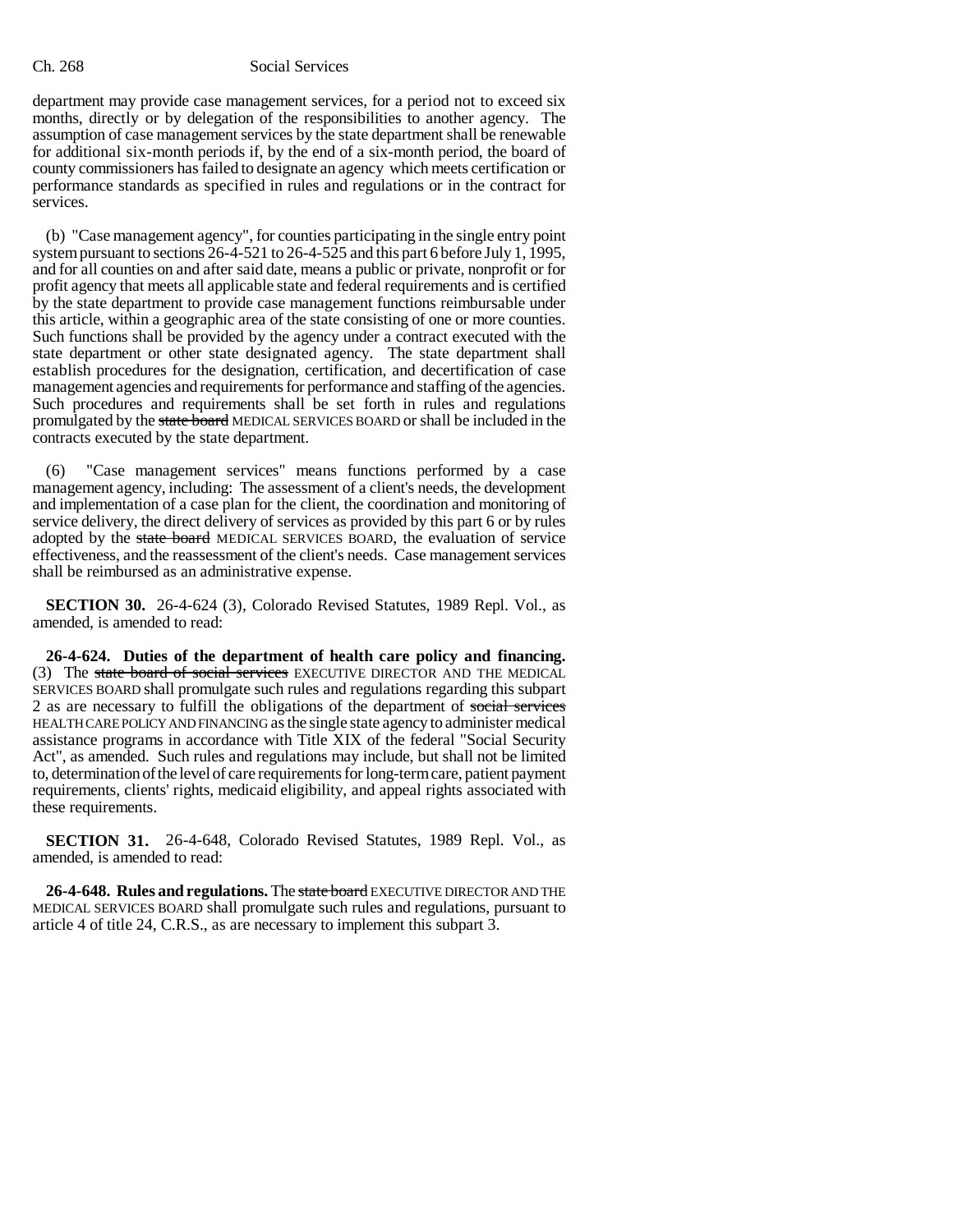**SECTION 32.** 26-4-655 (4), Colorado Revised Statutes, 1989 Repl. Vol., as amended, is amended to read:

**26-4-655. Duties of the department of human services and the department of health care policy and financing.** (4) The state board of social services EXECUTIVE DIRECTOR AND THE MEDICAL SERVICES BOARD shall promulgate such rules and regulations regarding this subpart 4 as are necessary to fulfill the obligations of the department of social services HEALTH CARE POLICY AND FINANCING as the single state agency to administer medical assistance programs in accordance with Title XIX of the federal "Social Security Act", as amended. Such rules and regulations may include, but shall not be limited to, determination of the level of care requirements for community-supported living arrangement services, patient payment requirements, the rights of persons receiving services, medicaid eligibility, and appeal rights associated with these requirements.

**SECTION 33.** 26-4-675 (1), (5), and (6), Colorado Revised Statutes, 1989 Repl. Vol., as amended, are amended to read:

**26-4-675. Implementation of program for mentally ill authorized - federal waiver - duties of the department of health care policy and financing and the department of human services.** (1) The state department is hereby authorized to seek any necessary waiver from the federal government to develop and implement a home and community-based services program for persons with major mental illnesses. The program shall be designed to provide home and community-based services to eligible persons. Eligibility may be limited to persons who meet the level of services provided in a nursing facility and services for eligible persons may be established in state board of social services MEDICAL SERVICES BOARD rules to the extent such eligibility criteria and services are authorized or required by federal waiver.

(5) The state board of social services EXECUTIVE DIRECTOR AND THE MEDICAL SERVICES BOARD shall promulgate such rules and regulations regarding this subpart 5 as are necessary to fulfill the obligations of the department of social services HEALTH CARE POLICY AND FINANCING as the single state agency to administer medical assistance programs in accordance with Title XIX of the federal "Social Security Act", as amended.

(6) The department of institutions HUMAN SERVICES shall promulgate such rules as are necessary to perform its function pursuant to this subpart 5. Such rules shall be promulgated in accordance with section 24-4-103, C.R.S., and shall be consistent with the state board of social services rules OF THE EXECUTIVE DIRECTOR AND THE MEDICAL SERVICES BOARD.

**SECTION 34.** 26-4-703 (2), Colorado Revised Statutes, 1989 Repl. Vol., as amended, is amended to read:

**26-4-703. Cost-containment and utilization control plan.** (2) The executive director of the state department, in developing cost-containment and utilization control measures, shall, on a regular basis, consult fully with the members of the state medical assistance and services advisory council created in section 26-4-108, representatives of affected provider and client organizations throughout the state,